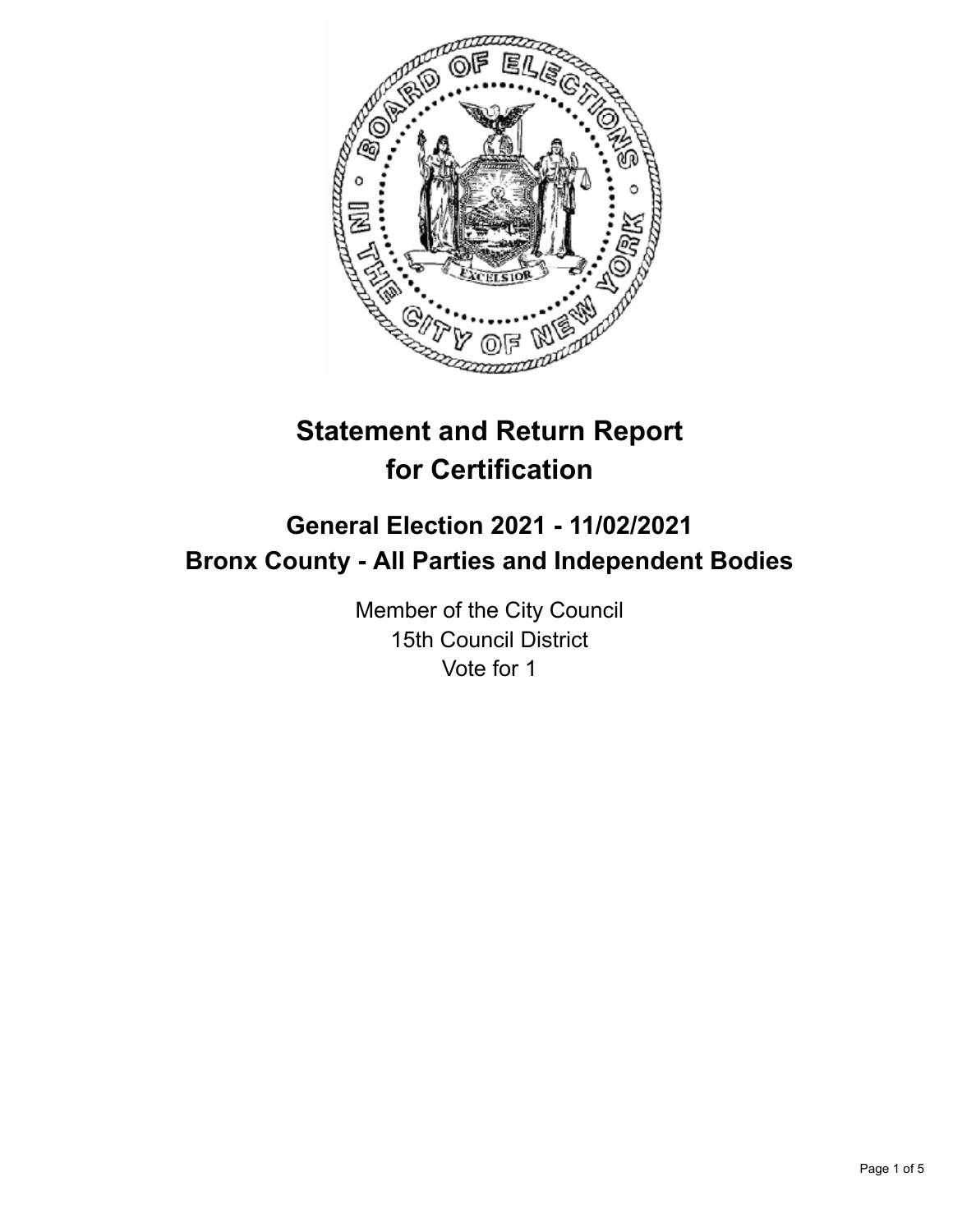

### **Assembly District 77**

| <b>PUBLIC COUNTER</b>                                    | 48       |
|----------------------------------------------------------|----------|
| <b>MANUALLY COUNTED EMERGENCY</b>                        | 0        |
| ABSENTEE / MILITARY                                      | 8        |
| AFFIDAVIT                                                |          |
| <b>Total Ballots</b>                                     | 57       |
| Less - Inapplicable Federal/Special Presidential Ballots | $\Omega$ |
| <b>Total Applicable Ballots</b>                          | 57       |
| OSWALD FELIZ (DEMOCRATIC)                                | 39       |
| ARIEL RIVERA-DIAZ (REPUBLICAN)                           | 9        |
| ARIEL RIVERA-DIAZ (CONSERVATIVE)                         | 0        |
| <b>Total Votes</b>                                       | 48       |
| Unrecorded                                               | 9        |

## **Assembly District 78**

| PUBLIC COUNTER                                           | 3,376          |
|----------------------------------------------------------|----------------|
| MANUALLY COUNTED EMERGENCY                               | 0              |
| <b>ABSENTEE / MILITARY</b>                               | 248            |
| <b>AFFIDAVIT</b>                                         | 26             |
| <b>Total Ballots</b>                                     | 3,650          |
| Less - Inapplicable Federal/Special Presidential Ballots | 0              |
| <b>Total Applicable Ballots</b>                          | 3,650          |
| OSWALD FELIZ (DEMOCRATIC)                                | 2,624          |
| ARIEL RIVERA-DIAZ (REPUBLICAN)                           | 423            |
| ARIEL RIVERA-DIAZ (CONSERVATIVE)                         | 86             |
| <b>BASSAD OMAR (WRITE-IN)</b>                            | 1              |
| ERIC DINOWITZ (WRITE-IN)                                 | 1              |
| <b>ISCHIA BRAVO (WRITE-IN)</b>                           | 1              |
| JOHN SANCHEZ (WRITE-IN)                                  | $\overline{c}$ |
| JONATHAN LA PROK (WRITE-IN)                              | 1              |
| MARJORIE VELAZQUEZ (WRITE-IN)                            | 1              |
| SHEMEEN CHAPPELL (WRITE-IN)                              | 1              |
| TYREKE ISRAEL (WRITE-IN)                                 | 1              |
| UNATTRIBUTABLE WRITE-IN (WRITE-IN)                       | 2              |
| <b>Total Votes</b>                                       | 3,144          |
| Unrecorded                                               | 506            |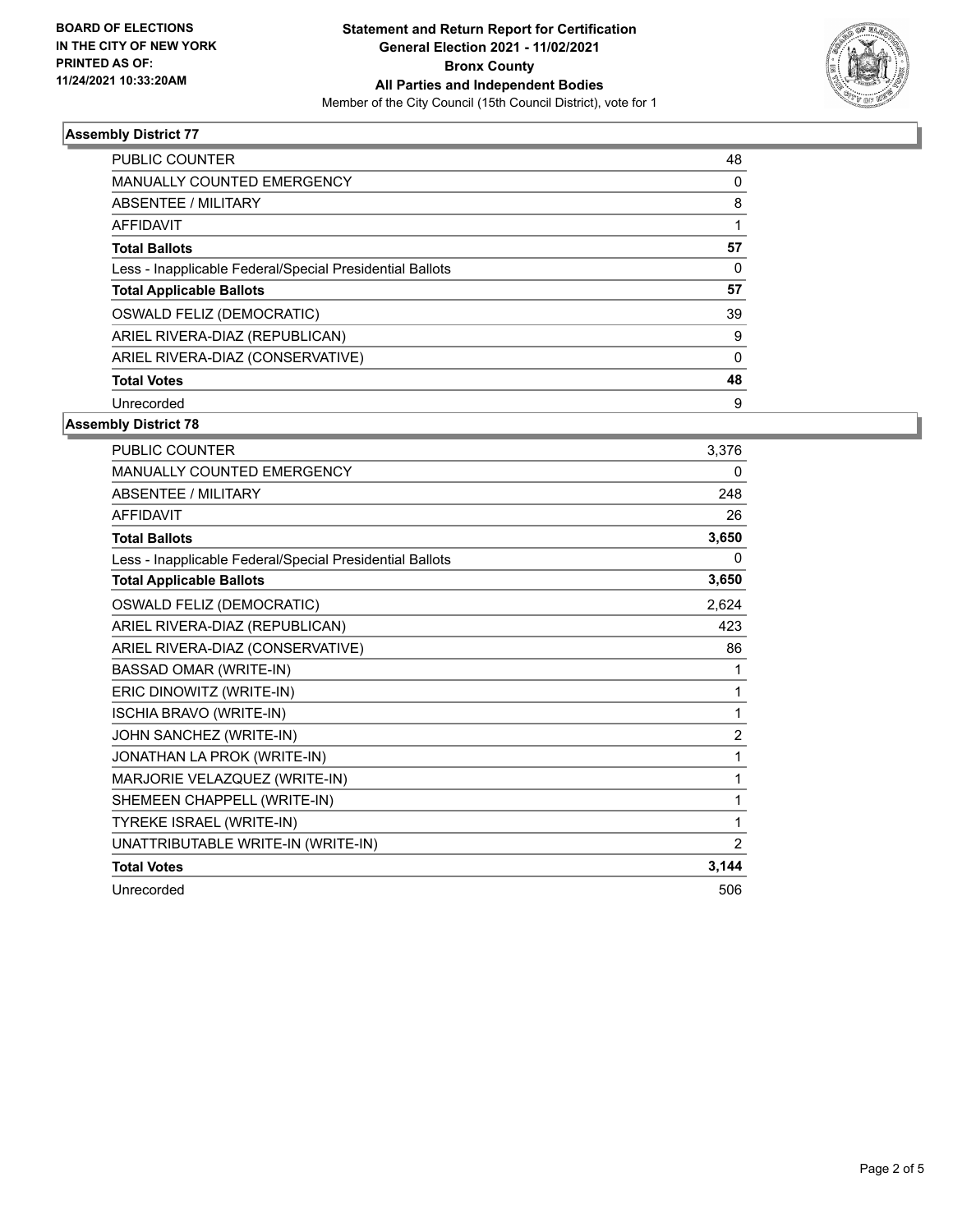

### **Assembly District 79**

| <b>PUBLIC COUNTER</b>                                    | 644 |
|----------------------------------------------------------|-----|
| <b>MANUALLY COUNTED EMERGENCY</b>                        | 0   |
| ABSENTEE / MILITARY                                      | 37  |
| AFFIDAVIT                                                | 5   |
| <b>Total Ballots</b>                                     | 686 |
| Less - Inapplicable Federal/Special Presidential Ballots | 0   |
| <b>Total Applicable Ballots</b>                          | 686 |
| <b>OSWALD FELIZ (DEMOCRATIC)</b>                         | 513 |
| ARIEL RIVERA-DIAZ (REPUBLICAN)                           | 56  |
| ARIEL RIVERA-DIAZ (CONSERVATIVE)                         | 16  |
| UNATTRIBUTABLE WRITE-IN (WRITE-IN)                       |     |
| <b>Total Votes</b>                                       | 586 |
| Unrecorded                                               | 100 |

#### **Assembly District 80**

| <b>PUBLIC COUNTER</b>                                    | 1,493 |
|----------------------------------------------------------|-------|
| <b>MANUALLY COUNTED EMERGENCY</b>                        | 0     |
| ABSENTEE / MILITARY                                      | 125   |
| <b>AFFIDAVIT</b>                                         | 15    |
| <b>Total Ballots</b>                                     | 1,633 |
| Less - Inapplicable Federal/Special Presidential Ballots | 0     |
| <b>Total Applicable Ballots</b>                          | 1,633 |
| OSWALD FELIZ (DEMOCRATIC)                                | 1,174 |
| ARIEL RIVERA-DIAZ (REPUBLICAN)                           | 191   |
| ARIEL RIVERA-DIAZ (CONSERVATIVE)                         | 44    |
| UNATTRIBUTABLE WRITE-IN (WRITE-IN)                       | 3     |
| <b>Total Votes</b>                                       | 1,412 |
| Unrecorded                                               | 221   |

### **Assembly District 86**

| <b>PUBLIC COUNTER</b>                                    | 3,066 |
|----------------------------------------------------------|-------|
| MANUALLY COUNTED EMERGENCY                               | 0     |
| ABSENTEE / MILITARY                                      | 257   |
| <b>AFFIDAVIT</b>                                         | 14    |
| <b>Total Ballots</b>                                     | 3,337 |
| Less - Inapplicable Federal/Special Presidential Ballots | 0     |
| <b>Total Applicable Ballots</b>                          | 3,337 |
| OSWALD FELIZ (DEMOCRATIC)                                | 2,231 |
| ARIEL RIVERA-DIAZ (REPUBLICAN)                           | 305   |
| ARIEL RIVERA-DIAZ (CONSERVATIVE)                         | 68    |
| HARRY SUAREZ (WRITE-IN)                                  |       |
| LATOYA RICHARDSON (WRITE-IN)                             | 1     |
| UNATTRIBUTABLE WRITE-IN (WRITE-IN)                       | 1     |
| <b>Total Votes</b>                                       | 2,607 |
| Unrecorded                                               | 730   |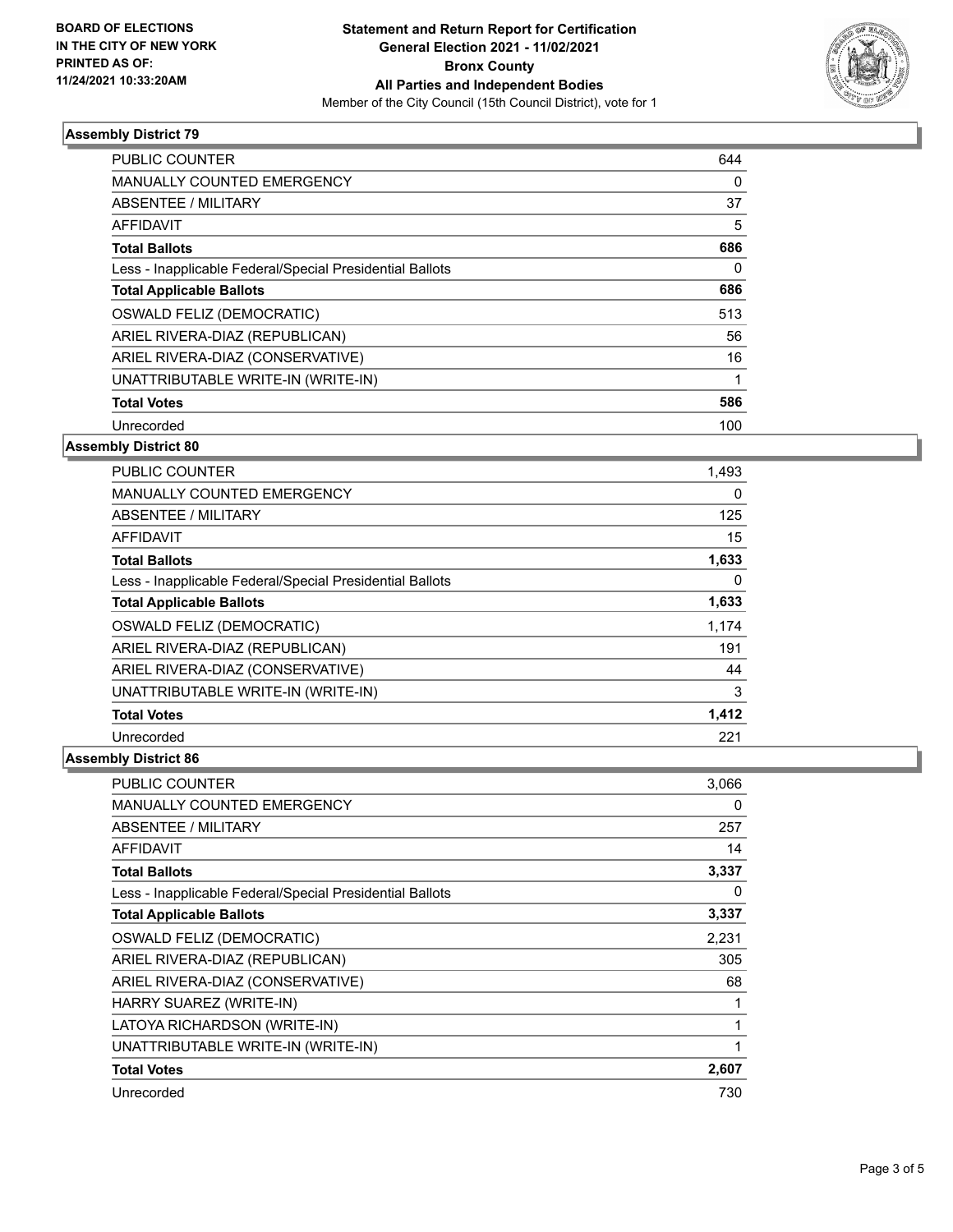

### **Assembly District 87**

| <b>PUBLIC COUNTER</b>                                    | 840            |
|----------------------------------------------------------|----------------|
| <b>MANUALLY COUNTED EMERGENCY</b>                        | 0              |
| <b>ABSENTEE / MILITARY</b>                               | 52             |
| AFFIDAVIT                                                | 9              |
| <b>Total Ballots</b>                                     | 901            |
| Less - Inapplicable Federal/Special Presidential Ballots | 0              |
| <b>Total Applicable Ballots</b>                          | 901            |
| OSWALD FELIZ (DEMOCRATIC)                                | 643            |
| ARIEL RIVERA-DIAZ (REPUBLICAN)                           | 113            |
| ARIEL RIVERA-DIAZ (CONSERVATIVE)                         | 29             |
| ELSA CRESPO (WRITE-IN)                                   |                |
| ERIC DINOWITZ (WRITE-IN)                                 | $\overline{2}$ |
| <b>Total Votes</b>                                       | 788            |
| Unrecorded                                               | 113            |